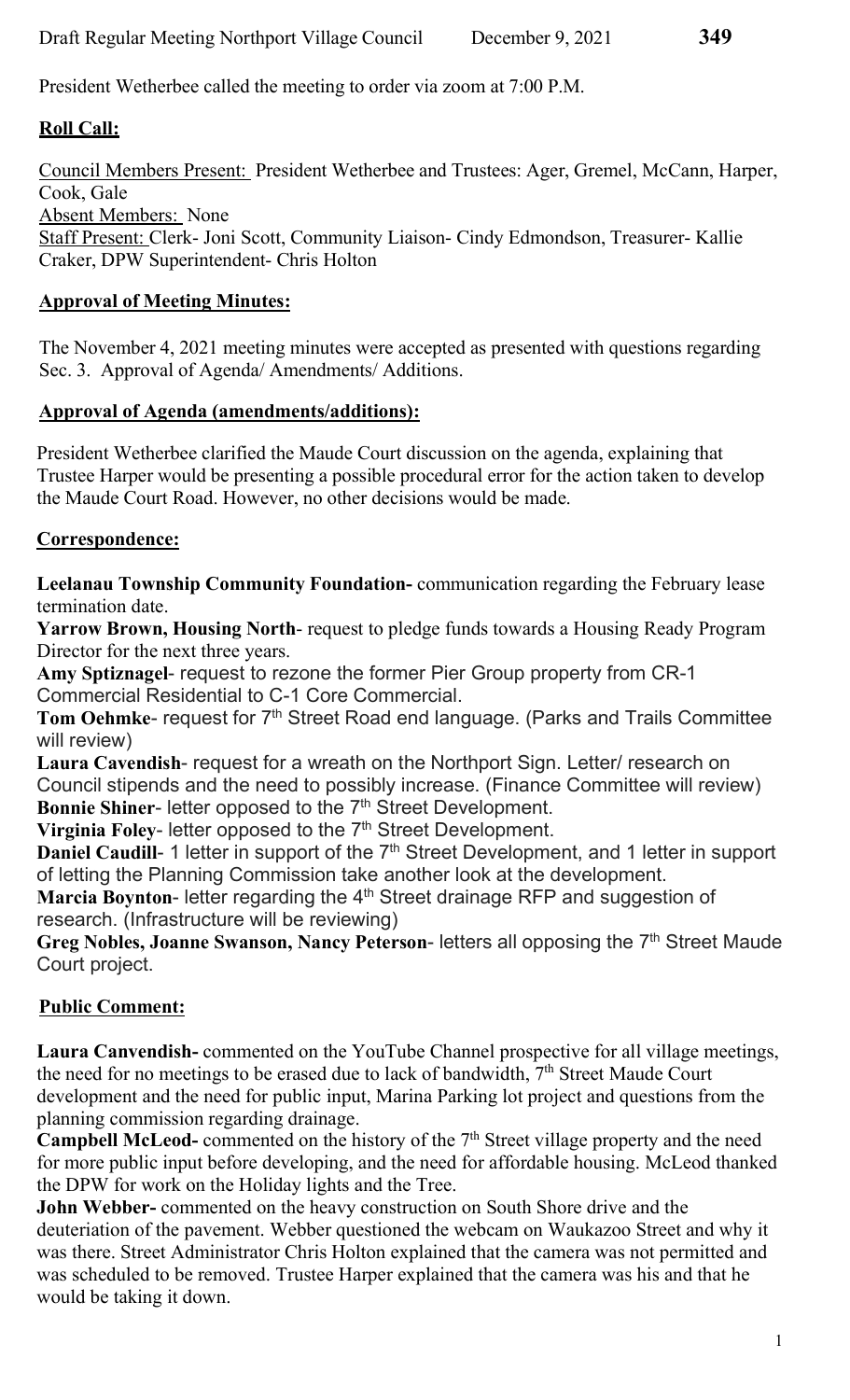**Pam Steffens-** commented on the history of  $7<sup>th</sup>$  Street and the \$100k purchase/investment that the Village made.

**Nancy Peterson-** commented on the need for a public forum for the  $7<sup>th</sup>$  Street development with the Planning Commission.

**Judy Fowler-** commented on the need for a public forum for the  $7<sup>th</sup>$  Street development with the Planning Commission. Fowler also expressed the need to clear-up all the confusion and misinformation on the deed for 7<sup>th</sup> Street.

 Joanne Swanson- commented about the lack of notification to the public regarding the Maude Court project and the need for a public hearing.

Fred Steffens- commented about the history of the  $7<sup>th</sup>$  Street property, and suggested that the village should not be in the developing business.

Mary Cermak- expressed her opposition to the 7<sup>th</sup> Street Maude Court development and the need to hold a public hearing.

# Reports:

- A. Liaison- Community Liaison Cindy Edmondson reported on the tree lighting fundraiser raising a total of \$4,100 which included \$346 from the donated Hot chocolate, coffee and cookies that the local kids sold.
- B. Clerk Clerk Scott provided a financial report for the month of November 2021 in agreement with the Treasurer.
- C. Treasurer Treasurer Kallie Craker provided a revenue report in agreement with the Clerk for the month of November. Craker noted that she had collected \$180 in delinquent personal property taxes.
- D. DPW- DPW Superintendent Chris Holton provided a written report on the DPW activities for the month of November. Trustee Ager asked if the request for a wreath and lights on the Village sign could be completed. DPW Superintendent suggested that the request should've come in back in October when the village orders roping and wreaths. Trustee Ager offered to pursue a wreath for the sign.

Holton noted that the Village may want to consider keeping the public restrooms open through the winter, stating that many citizens use the restrooms regularly and that its not that much work to keep them cleaned.

- E. Employee Relations None
- F. Finance- Finance Chair Jane Gale provided minutes from November 10, 2021 meeting. Gale highlighted on options the committee considered for the Maude Court project;
	- 1. No appraisal and proceed with sale
	- 2. Appraisal of proposed 4 lots as surveyed
	- 3. Appraisal of compromise proposed 2 lots
	- 4. Any other option suggested by the majority of Trustees

Trustee Harper questioned the minutes, and made several comments regarding the  $7<sup>th</sup>$  Street project and the timeline that represents the project.

- G. Infrastructure- Infrastructure Committee Chair Hugh Cook provided minutes from the November 17, 2021 meeting. Cook noted that it was important that the gas and power be turned back on at the Children's Center. The Council had a discussion and agreed about the need to get the gas and power turned back on at the Children's Center Building as soon as possible.
- H. Waterfront- Waterfront Chair Tom Gremel provided minutes from the November 16, 2021 committee meeting.

Harbormaster Bill Rosemurgy provided a written report of marina activities. Trustee Ager asked Bill Rosemurgy if he would like to continue working as the Harbor Master and questioned his likes and dislikes of the job. Rosemurgy stated that he plans to continue working as the Harbor Master and that he enjoyed his job, although there had been some very hard moments.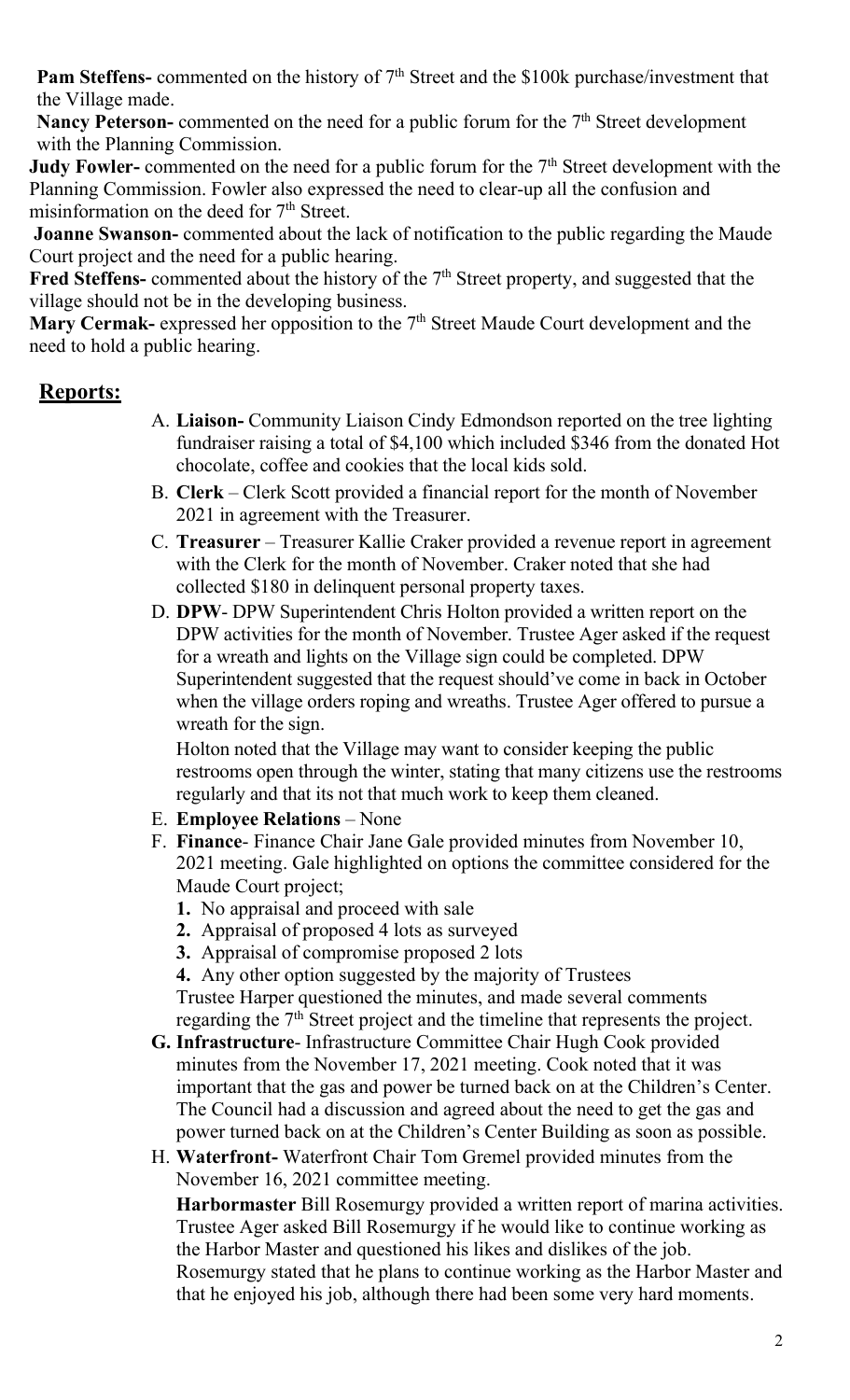- I. Planning Commission: minutes from the November 17, 2021 Planning Commission meeting were provided. Gale noted that the Planning Commission had a presentation from John Stimpson from Homestretch affordable housing, and a sub-committee has begun work on a Heritage Tree program to identify special trees in the community.
- J. Zoning Administrator: Scott provided a report of her activities for the month of November. Scott also reviewed the rezoning request from Amy Sptiznagel with the Council explaining that approving the request would be considered "Spot Zoning" with is illegal. Scott suggested kicking the request back to the Planning Commission for consideration and possibly amendments to the Master plan with regards to the Future Land Use plan. Scott noted that any amendments to the maps would have to be thoroughly discussed.
- K. Parks and Trails: Parks and Trails Committee Chair Chris McCann provided minutes from the November 15, 2021. McCann reported that the Committee worked on updates to the Recreation Plan and reviewed budget items with Clerk Scott.

# **Discussion Items:**

## Santa's Helpers:

President Wetherbee invited council members to help fill 75-100 candy bags for Santa's visit on December 24, at 6 pm. All interested members should show up on December 16, 2021 at the village office 3 pm.

## Street Lights:

President Wetherbee explained that after further discussion with regards to the lack of lighting and the village's DPW concerns of safety during snow plowing in the winter months and the several complaints from citizen's it is his recommendation to turn all the street lights back on. Hugh Cook agreed stating that Leelanau Emergency Services would like them back on as well. President Wetherbee will write a letter to Doug Deyoung requesting that all lights be turned back on. Trustee Gale noted that she would let the Dark Sky Committee know about the changes.

Trustee Harper suggested letting private citizen's donate money towards the purchase of new light fixtures.

#### Driveway access to soccer field easement:

The Village of Northport is waiting for village legal counsel to draft an agreement and identify and liabilities for a driveway to be constructed and access the village's soccer field easement off of West Third Street.

#### Maude Court:

Trustee Harper suggested that there was a procedural error for the Action Item taken on October 7, 2021, approving the construction of Maude Court. Harper stated that according to the Village Council Rules of Procedure, an action item must be a discussion item during a prior meeting before it can become an action.

Trustee Ager Moved, Supported by Trustee Cook to rescind the vote to construct Maude Court Road. Roll Call Vote: Yeas (7) Nays (0) Motion Carried.

The Council asked the Village Planning Commission to review the  $7<sup>th</sup>$  Street Development project.